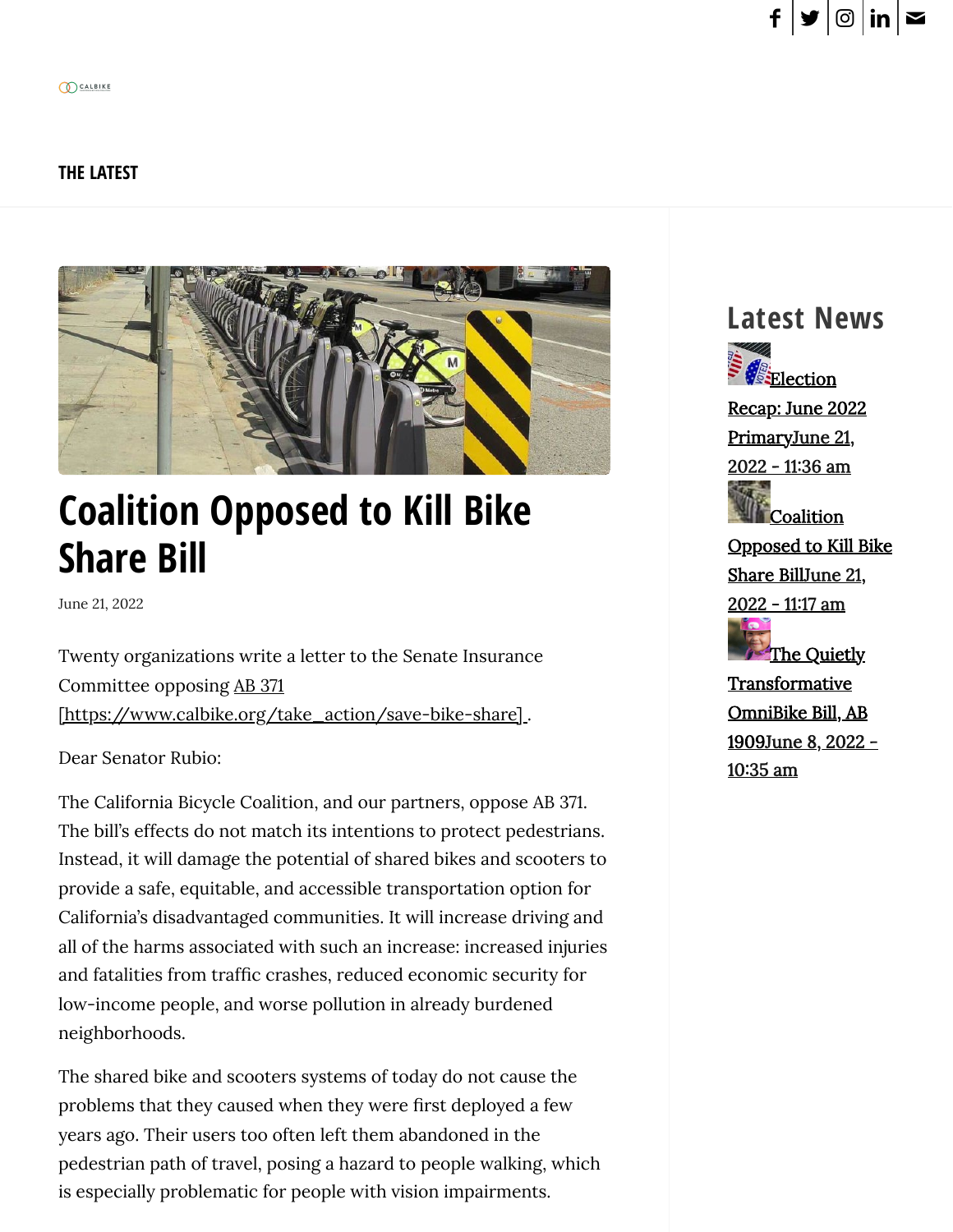Sometimes their users, especially when on a scooter, operate them on the sidewalk where they could crash into a pedestrian. As central to our advocacy for equitable and inclusive communities, CalBike recognizes that sidewalks are the domain of pedestrians and that people deserve to walk (or push their wheelchair, etc.) without negotiating that space with others on fast, wheeled devices.

The problem of bikes and scooters improperly operated on the sidewalk is mostly solved in modern shared micromobility systems. Thanks to state law allowing cities to regulate these devices, and to cities whose permits recognize these problems, operators can now require the user to park their device to a pole, safely and out of the way, before they may finish their trip. Scooters now come equipped with the sidewalk detection ability which can prevent operation on the sidewalk.

State law could amplify these local initiatives by mandating such practices where appropriate, rather than leaving it up to the cities, and advance the cause of safer sidewalks. AB 371 does not do that. Instead, it burdens the entire industry of shared micromobilty with an insurance requirement that will drastically increase the cost and make it nearly impossible to expand the service to people who need it most. That burden will do more harm to Californians than the benefit of a few injury settlements. The harm is immense.

Shared bikes and scooters, when combined with public transit, are the future of equitable mobility. Where Californians must currently rely on a car for convenient door-to-door transportation, a shared bike can close the gap between a user's destination and the nearest reasonably convenient transit station. Or it can take you directly to your destination for a fraction of the cost of an automobile. It is imperative for equity and climate and safety that we provide a public transit system for Californians that is competitive with the automobile. Shared bikes and scooters are by far the most costeffective way to do that. AB 371 will drive up the costs of shared micromobility and make it much harder to provide the equitable transportation system that Californians deserve.

It is important to note that it drives up the cost of bicycling to the same degree that it drives up the cost of using scooters, despite the vastly different risk and benefit profiles of scooters and bikes. Even if the committee decides that some insurance for some devices is good policy, bikes should not be included in this legislation.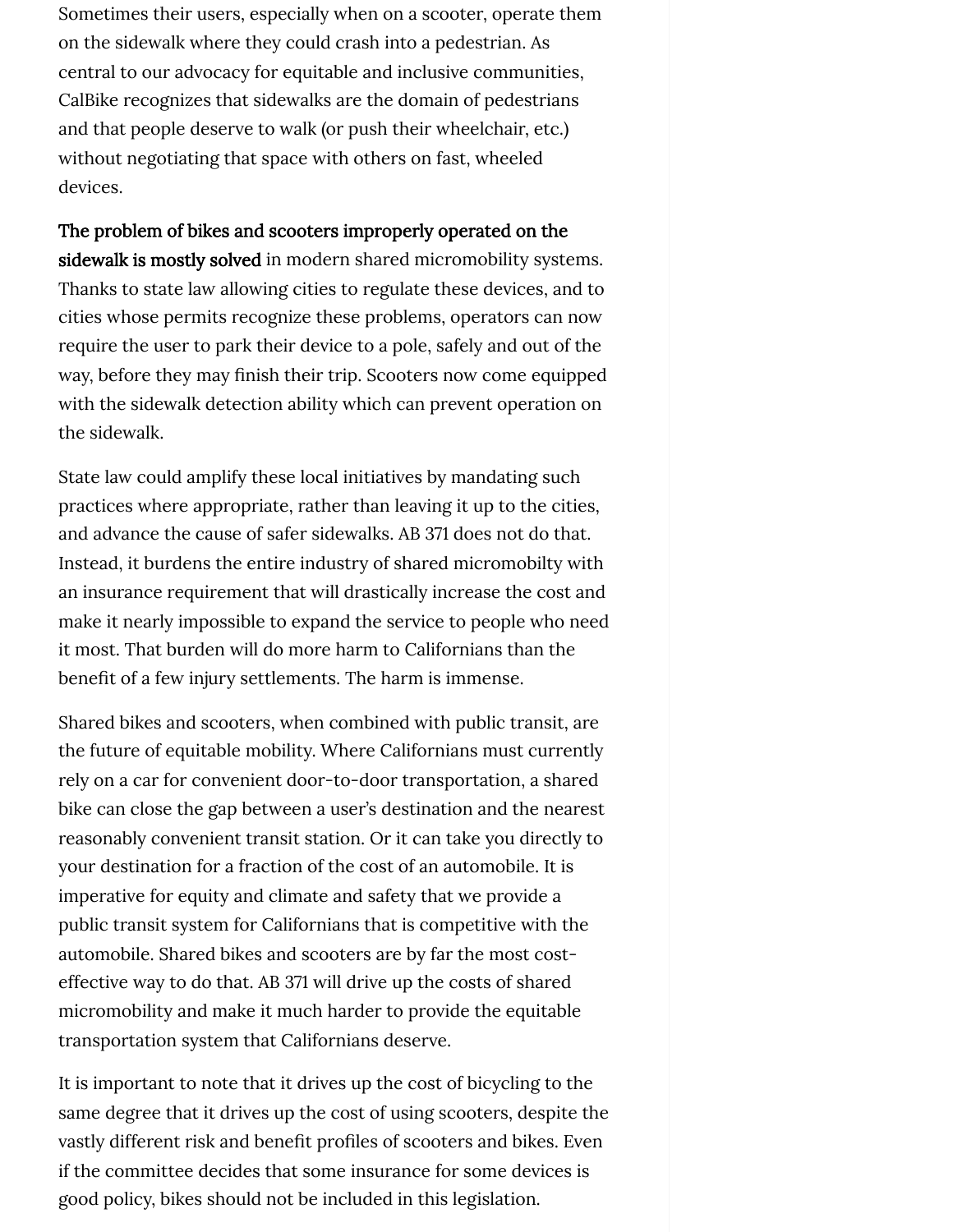Bikes are superior to scooters in several ways. Their larger wheels make them much safer for the user. With greater carrying capacity, they are much more useful. Data from shared micromobility companies indicate that they are much less likely to be ridden on the sidewalk. They are much less likely to be badly parked, although, as noted, thanks to permit regulations, scooter users are adopting the long-standing custom of bicycle riders of parking their bikes next to parking meters or on a bike rack outside of the pedestrian path of travel.

Crucially, bike riders incur health benefits from riding. This is just as true of shared e-bikes as it is for regular bikes, because shared e-bikes can be regulated to limit their top motor-assisted speed and to ensure that at least some effort is required to pedal the device. Increasing bicycling will improve public health by reducing incidence of cardiovascular disease, cancer, and depression, and reduce health care costs. It's a consideration of extreme importance where the government has a greater responsibility for health care and therefore a greater concern about health care costs, and should be a vital concern to legislators with aspirations to improve California's health care system and reduce health care insurance costs to taxpayers and businesses.

AB 371 has even more transportation and health policy questions. Why are mopeds not included? California law allows for shared mobility systems using mopeds to be offered to users without requiring motorcycle licenses that are otherwise required for personally used mopeds. By exempting mopeds from this insurance requirement but including bikes, AB 371 provides a perverse incentive to rely on mopeds for shared mobility, increasing the risk of severe injury to riders and pedestrians and decreasing opportunities to improve public health.

Finally, AB 371 misses an opportunity to promote safe, equitable shared mobility by not imposing a cap on allowable insurance requirements by government agencies. If \$10,000 is the right amount, it should be legislated as such and not treated merely as a floor. Government agencies should not be allowed to engage in "transportation redlining" by effectively prohibiting shared micromobility in their communities, which they can do by imposing prohibitively high insurance requirements.

We are witnessing this impact right now with the Clean Mobility Options program approved by the legislature to improve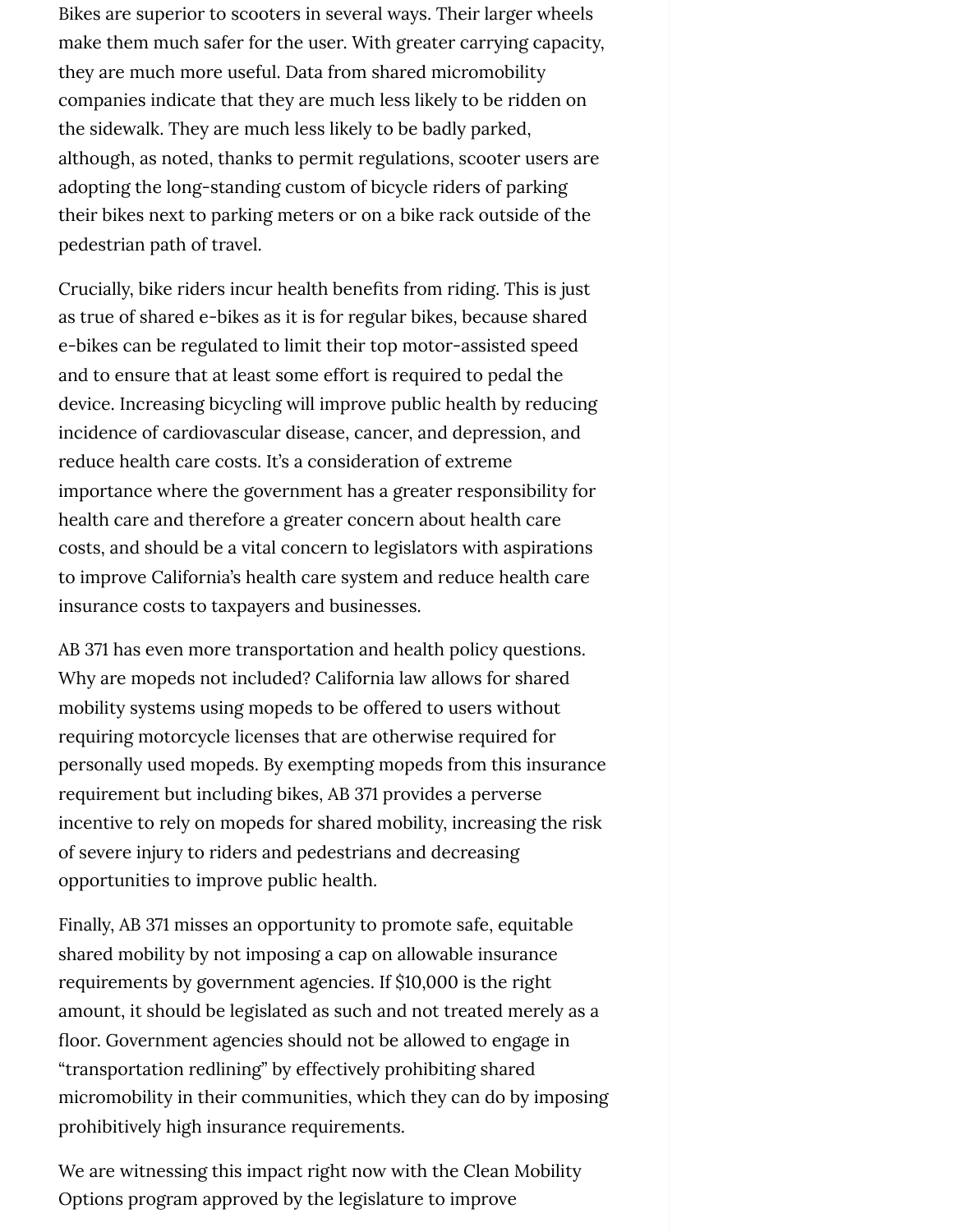transportation equity. The Air Resources Board gave a number of \$1 million CMO grants to nonprofits and city agencies to operate shared bikes for their low-income residents. None of these programs are operational currently because they can't find insurance to meet the ARB's requirements. The Insurance Committee should free up the CMO money by treating an appropriate insurance limit, applied to the appropriate devices, as a cap as well as a floor.

In sum, AB 371 has severe impacts on transportation equity. It will damage our ability to improve public health and provide alternatives to driving that are essential to our equity and climate goals. It will increase driving and all of the harms associated with increased traffic, including, tragically, pedestrian injuries and deaths. AB 371 does not strike the right balance between giving injured pedestrians the opportunity to recover damages from injuries and preventing those injuries in the first place.

We urge the Committee to reject AB 371, and consider it next year after the Transportation committees have a chance to evaluate how to strike that balance in a way that preserves our opportunities to develop an equitable, healthy, and environmentally sustainable transportation system.

If you have any questions please reach out to **dave@calbike.org** [\[mailto:dave@calbike.org\]](mailto:dave@calbike.org), in the case you need to better understand our opposition. Thank you for your consideration.

Sincerely,

Dave Snyder, Executive Director Sandhya Laddha, Policy Director

CalBike Silicon Valley Bicycle Coalition

Kara Vernor, Executive Director Eli Akira Kaufman, Executive Director

Napa County Bicycle Coalition Los Angeles County Bicycle Coalition

David Diaz, Executive Director Debra Banks, Executive Director

Active San Gabriel Valley Sacramento Area Bicycle Advocates

Will Rhatigan, Advocacy Director Anne Thomas, Executive Director

San Diego County Bicycle Coalition Shasta Living Streets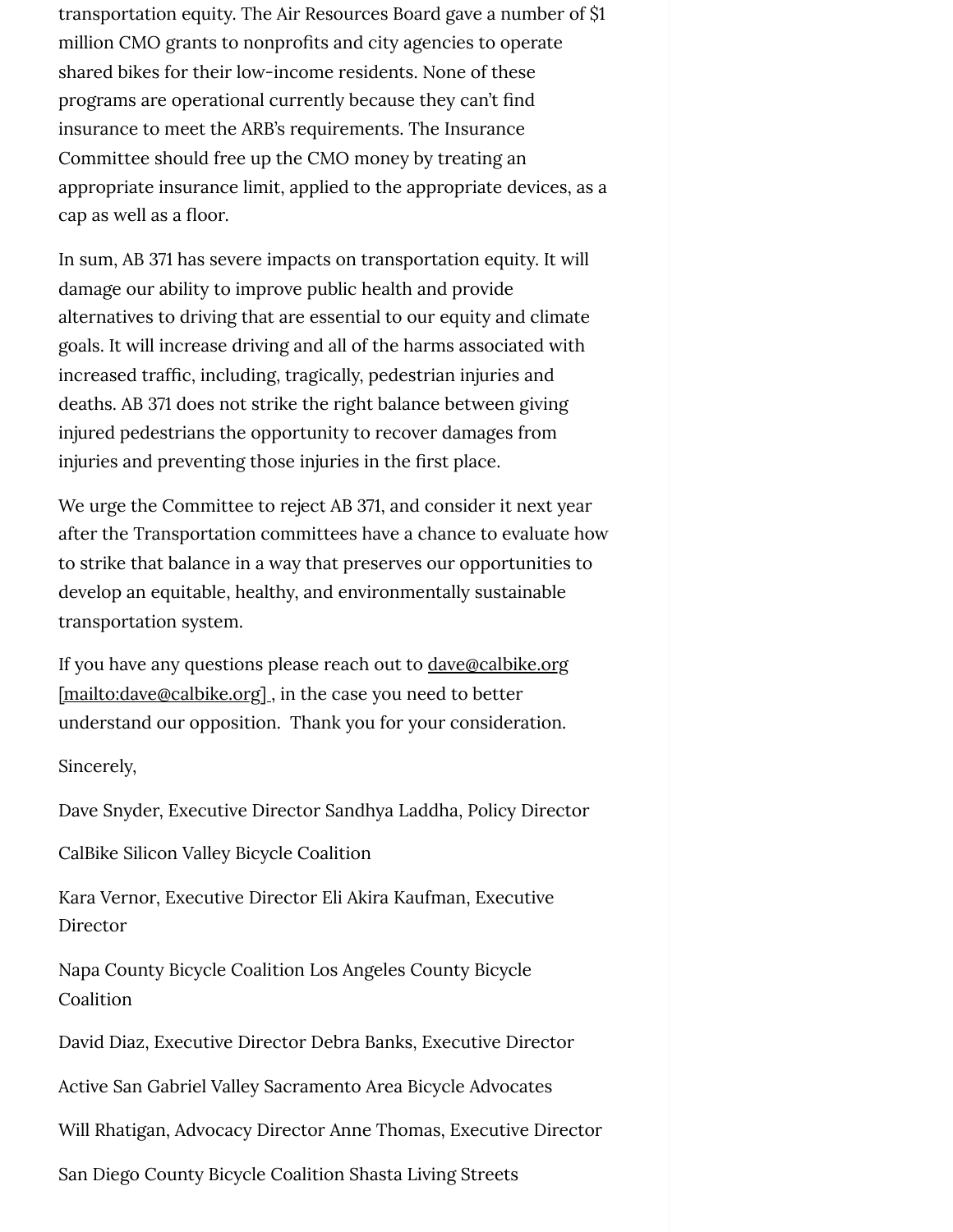Rick Ellison, Bike SLO County Kevin Hamilton, Co-Director & Co-Founder

Bike SLO County Central California Asthma Collaborative

Marven Norman, Executive Director Colin Bogart, Steering Committee Member

Inland Empire Biking Alliance Pasadena Complete Streets Coalition

Matthew Baker, Policy Director Jonathan Matz, California Senior Policy Manager

Planning and Conservation League Safe Routes Partnership

Tarrell Kullaway, Executive Director Heather Deutsch, Executive Director

Marin County Bike Coalition SBBIKE+COAST

Justin Hu-Nguyen, Director of Advocacy Asha Chandy, Advocate

San Francisco Bicycle Coalition Bike Bakersfield

Amy Thompson, Transportation Policy Kris Fortin, Project Director

TransForm Santa Ana Active Streets

Jesse Rosenberg, General Manager Andres Ramirez, Executive Director

Santa Barbara BCycle People for Mobility Justice

## Tell your senator to vote NO on AB 371, the Kill Bike-Share Bill.

First Name\*

Last Name\*

Email Address\*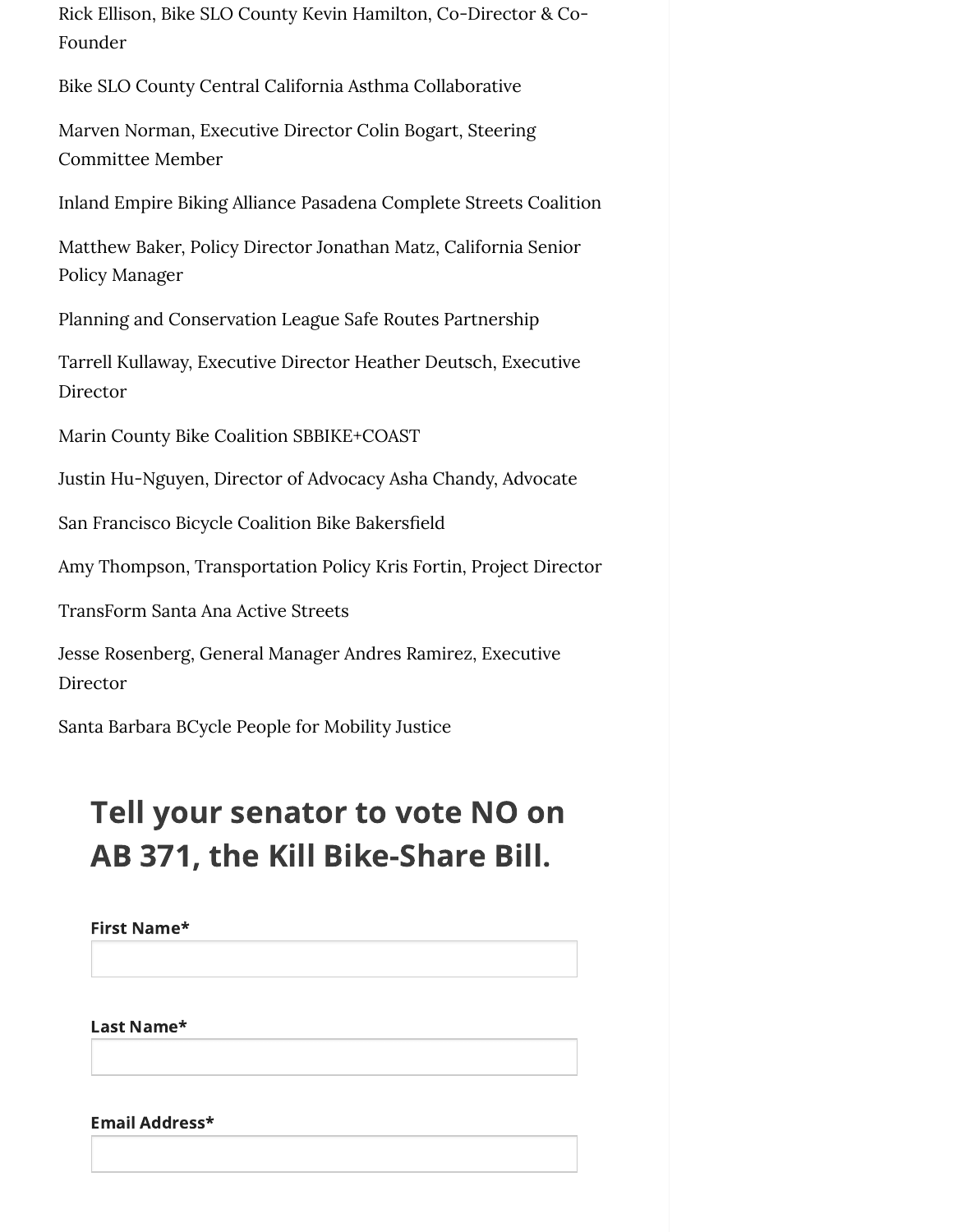| Choose one<br>Email your senator NOW []<br>$\mathbf f$<br>$\bigcirc$ | Address, line 1* |  |  |
|----------------------------------------------------------------------|------------------|--|--|
| $\mathsf{City}^{\star}$                                              |                  |  |  |
|                                                                      |                  |  |  |
|                                                                      |                  |  |  |
| Zip Code*                                                            | State*           |  |  |
|                                                                      |                  |  |  |
|                                                                      |                  |  |  |
|                                                                      |                  |  |  |
|                                                                      |                  |  |  |
|                                                                      |                  |  |  |
|                                                                      |                  |  |  |
|                                                                      |                  |  |  |
|                                                                      |                  |  |  |
|                                                                      |                  |  |  |

# **JOIN THE MOVEMENT FOR BETTER BIKING IN CALIFORNIA**

Be the first to hear about the latest news and actions you can take to help create bike-friendly communities.

First Name

Last Name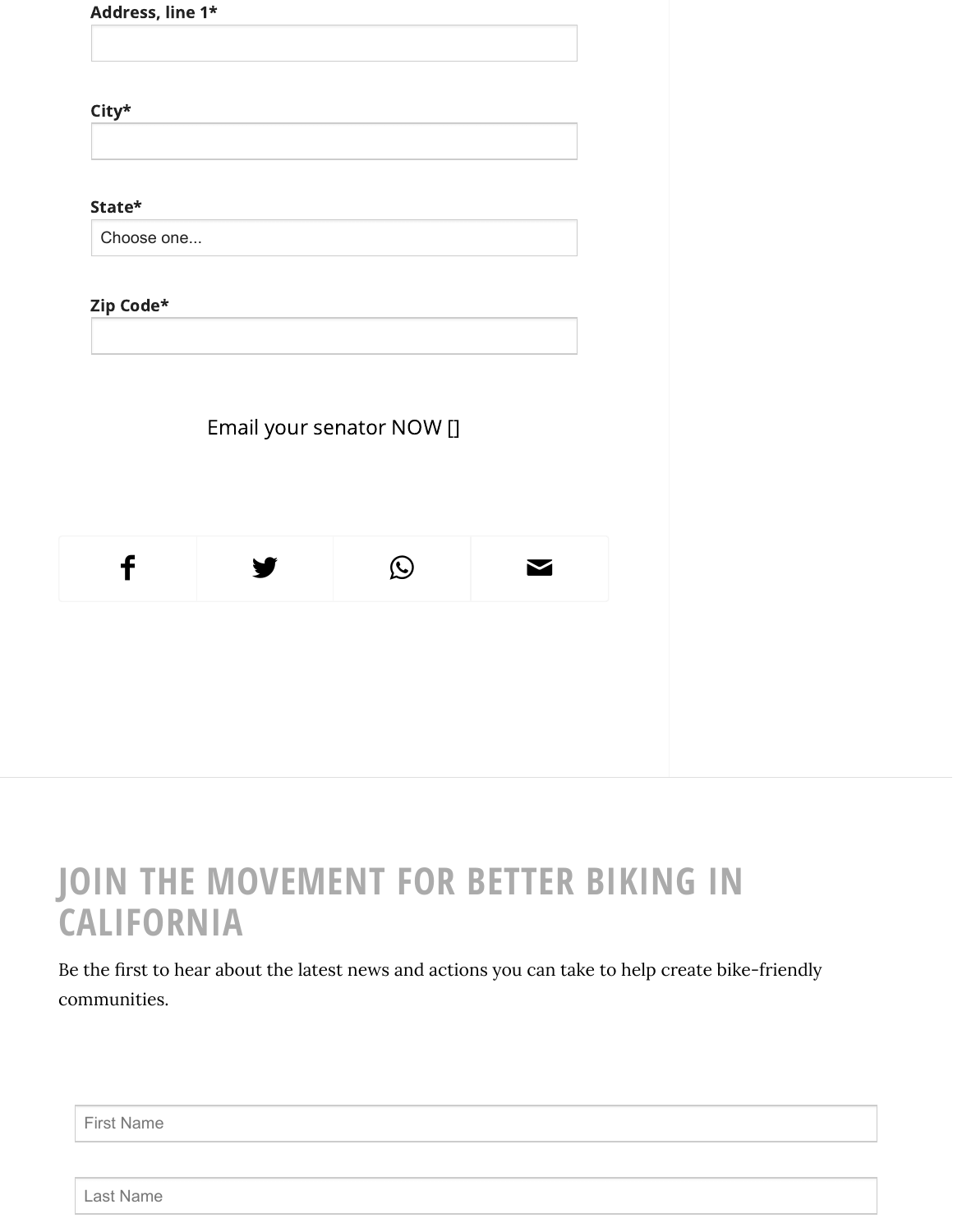Zip Code

#### JOIN THE MOVEMENT!

### **[DONATE](https://www.calbike.org/join)**

**[JOIN/RENEW](https://www.calbike.org/join)**

### **[CONTACT US](https://www.calbike.org/about_us/contact_us/)**

## **ABOUT US**

- [About](https://www.calbike.org/about_us/) Us
- Financials & [Governance](https://www.calbike.org/about_us/financials_governance/)
- [Staff](https://www.calbike.org/about_us/who_we_are/staff/)
- Board of [Directors](https://www.calbike.org/about_us/who_we_are/board_of_directors/)
- Local [Partners](https://www.calbike.org/about_us/who_we_are/local_partners/)
- State and [National](https://www.calbike.org/about_us/who_we_are/state_and_national_allies/) Allies  $\bullet$
- [Careers](https://www.calbike.org/about_us/careers/)
- [Volunteer](https://www.calbike.org/about_us/volunteer/)
- [Contact](https://www.calbike.org/about_us/contact_us/) Us

### **WHAT WE DO**

- Current Projects and [Campaigns](https://www.calbike.org/our_initiatives/)
- Past [Campaigns](https://www.calbike.org/our_initiatives/past-campaigns-and-projects/) and Projects
- [California](https://www.calbike.org/events/california_bicycle_summit/) Bicycle Summit